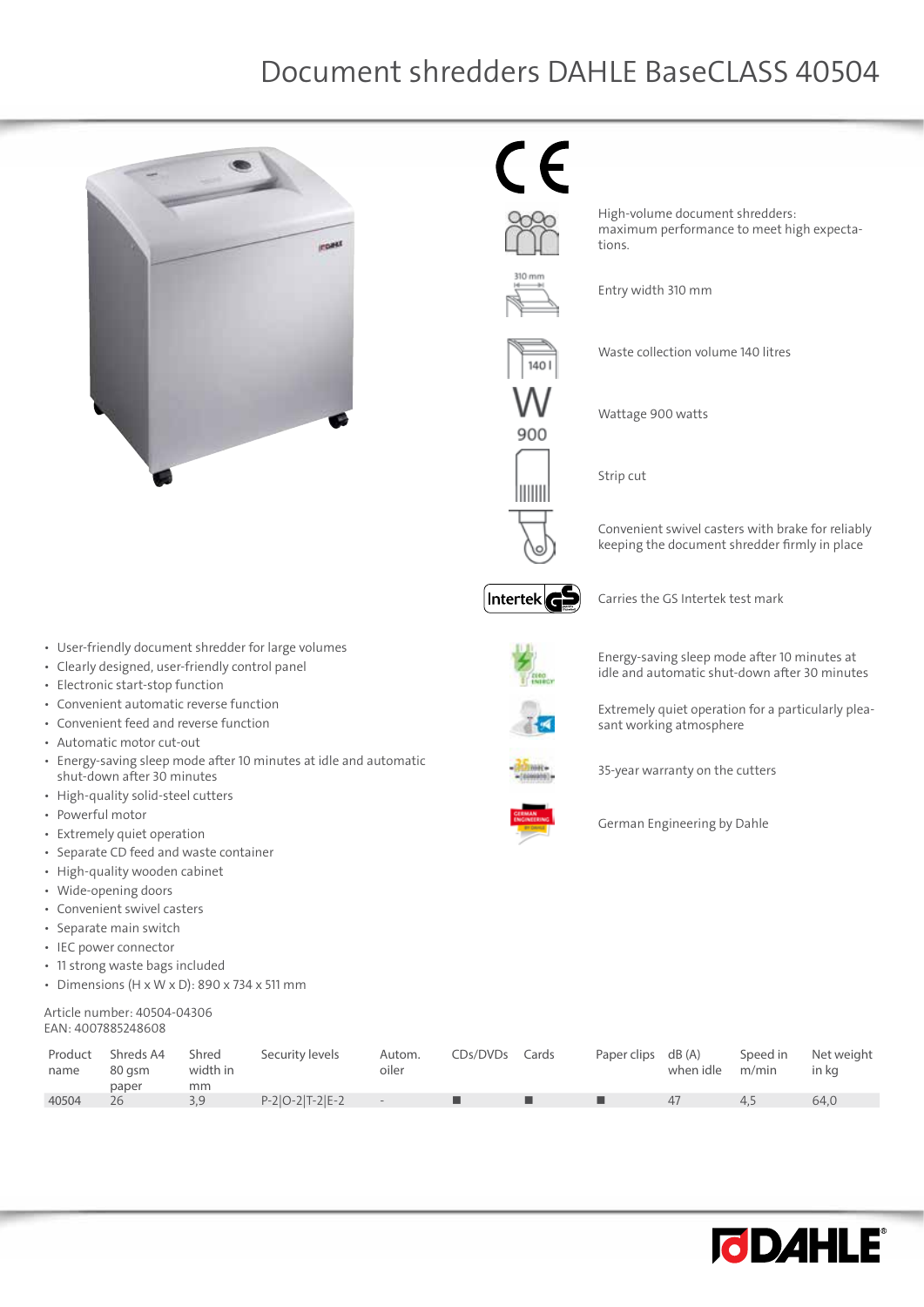## Document shredders DAHLE BaseCLASS 40504



Standardised entry widths take all common paper sizes



Separate main switch is located on the rear of the document shredder and completely disconnects it from the mains power supply



Detachable IEC power plug makes the document shredder quick and easy to move from A to B



Convenient swivel casters providing 5 cm floor clearance for greater mobility and two brakes for reliably keeping the shredder firmly in place at the point of use



Pull-out rounded top frame that's kind on the fingers when changing the waste bag



High shredding capacity makes easy work of shredding larger quantities of paper in one go



Wide opening door to easily empty the waste bag



Separate, integrated waste boxes help to sort shredded paper, CDs, DVDs, cheque and credit cards for eco-friendly recycling



Modern design blends into any working environment.